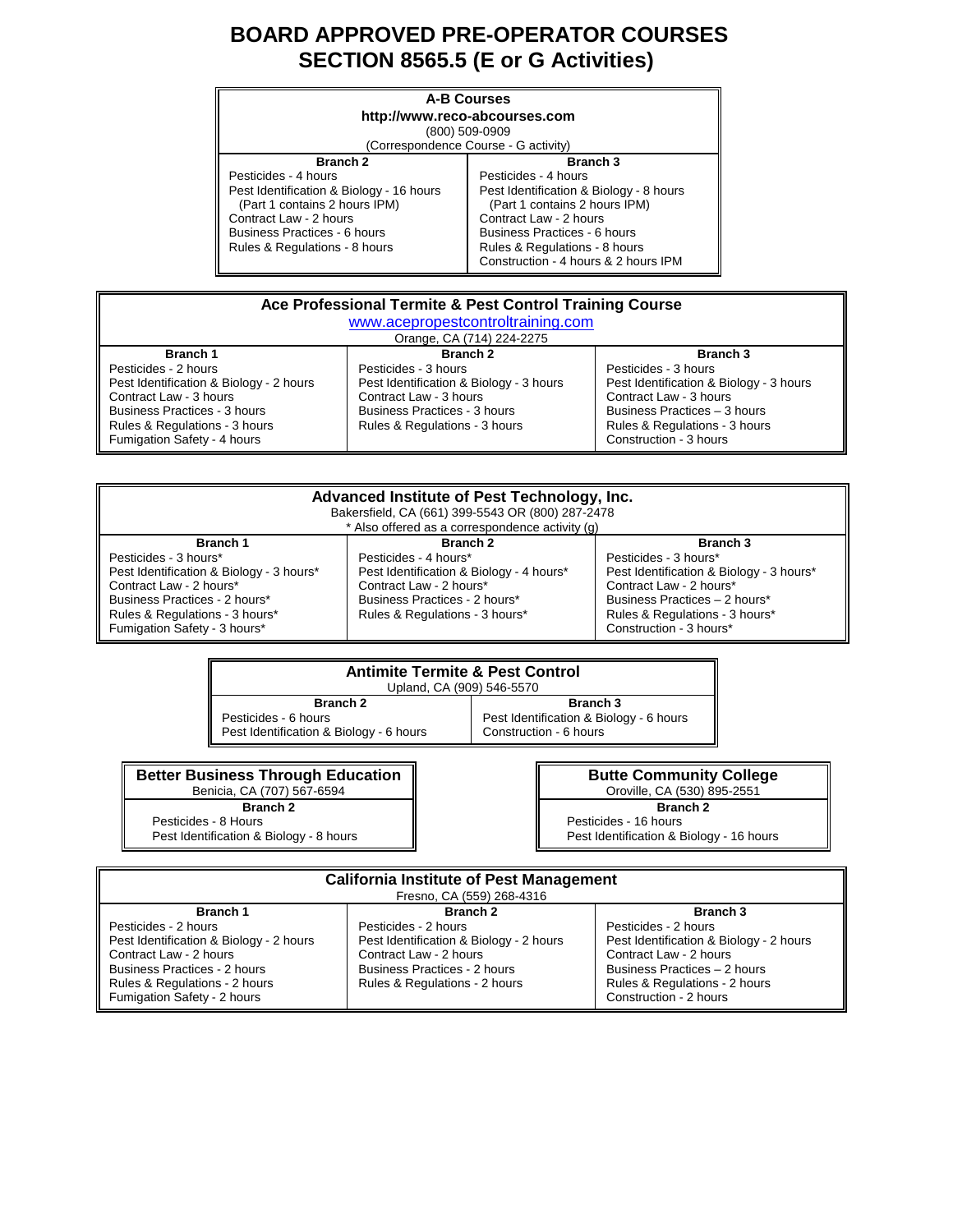### **Coast Continuing Education**

Carlsbad, CA 760/908-7878

(Correspondence Course - G activity)

# **Branch 1**

Pesticides - 4 hours Pest Identification & Biology – two 4 hour parts Contract Law - 2 hours Business Practices – 3 hours Rules & Regulations – 8 hours Fumigation Safety – 4 hours

Fumigation Safety - 2 hours - 1 hour\*

# **Branch 2**

Pesticides - 4 hours Pest Identification & Biology – (Two 4 hour session including 1 hour IPM per session) Contract Law - 2 hours Business Practices - 3 hours Rules & Regulations - 8 hours

#### **Branch 3**

Pesticides - 4 hours Pest Identification & Biology –(Two 4 hour sessions including 1 hour IPM per session) Contract Law - 2 hours Business Practices - 3 hours Rules & Regulations - 8 hours Construction & Preservation Techniques - 2 hours

Construction - 4 hours - 2 hours\*

| <b>Franklin/Van Hooser Seminars</b><br>San Jose, CA (408) 536-0550 |                                         |                                          |
|--------------------------------------------------------------------|-----------------------------------------|------------------------------------------|
| * Also offered as a correspondence activity (q)                    |                                         |                                          |
| Branch 1                                                           | <b>Branch 2</b>                         | Branch 3                                 |
| Pesticides - 2 hours - 1 hour*                                     | Pesticides - 2 hours*                   | Pesticides - 2 hours*                    |
| Pest Identification & Biology - 2 hours*                           | Pest Identification & Biology - 4 hours | Pest Identification & Biology - 2 hours* |
| Contract Law - 2 hours*                                            | Contract Law - 2 hours*                 | Contract Law - 2 hours*                  |
| Business Practices - 2 hours*                                      | Business Practices - 2 hours*           | Business Practices - 2 hours*            |
| Rules & Regulations - 4 hours*                                     | Rules & Regulations - 4 hours or 8      | Rules & Regulations - 4 hours*           |

hours\* as correspondence activity

| <b>Gordon Training Courses</b><br>Bellflower, CA (626) 287-5800                                                                                                                          |                                                                                                                                                            |                                                                                                                                                                                      |  |
|------------------------------------------------------------------------------------------------------------------------------------------------------------------------------------------|------------------------------------------------------------------------------------------------------------------------------------------------------------|--------------------------------------------------------------------------------------------------------------------------------------------------------------------------------------|--|
| Branch 1                                                                                                                                                                                 | Branch <sub>2</sub>                                                                                                                                        | Branch 3                                                                                                                                                                             |  |
| Pesticides - 2 hours<br>Pest Identification & Biology - 1 hour<br>Contract Law - 2 hours<br>Business Practices - 2 hours<br>Rules & Regulations - 4 hours<br>Fumigation Safety - 5 hours | Pesticides - 5 hours<br>Pest Identification & Biology - 3 hours<br>Contract Law - 2 hours<br>Business Practices - 2 hours<br>Rules & Regulations - 4 hours | Pesticides - 2 hours<br>Pest Identification & Biology - 3 hours<br>Contract Law - 2 hours<br>Business Practices - 2 hours<br>Rules & Regulations - 4 hours<br>Construction - 3 hours |  |

### **Paulsen Pest Management Seminars**

West Sacramento, CA (916) 621-0795 **Branch 1** Pesticides **– 2 hours** Pest Identification & Biology - 2 hours Safety- 2 hours

| PESTED.Com<br>www.pested.com (845) 687-6483                                                                                                                                                                               |                                                                                                                                                                                                                      |                                                                                                                                                                                                                                                                      |  |
|---------------------------------------------------------------------------------------------------------------------------------------------------------------------------------------------------------------------------|----------------------------------------------------------------------------------------------------------------------------------------------------------------------------------------------------------------------|----------------------------------------------------------------------------------------------------------------------------------------------------------------------------------------------------------------------------------------------------------------------|--|
| Branch 1<br>Branch 1<br>Pesticides – 3.5 hours<br>Pest ID & Biology - 4 hours<br>$IPM - 2 hours$<br>Contract Law - 2 hours General credit<br>Business Practices - 2 hours General credit<br>Rules & Regulations - 3 hours | Branch <sub>2</sub><br>Pesticides - 1.2 hours<br>Pest Identification & Biology - 7 hours<br>Contract Law - 2 hours General credit<br>Business Practices - 2 hours General<br>credit<br>Rules & Regulations - 4 hours | <b>Branch 3</b><br>Pesticides - 2 hours<br>Pest Identification & Biology - 3.5 hours<br>Contract Law - 2 hours General credit<br>Business Practices - 2 hours General<br>credit<br>Rules & Regulations - 4 hours<br>Construction and Wood Preservation-<br>2.5 hours |  |

| <b>Research Endeavors Company</b>                                                                                                                                        |                                                                                                                                                                                                 |  |
|--------------------------------------------------------------------------------------------------------------------------------------------------------------------------|-------------------------------------------------------------------------------------------------------------------------------------------------------------------------------------------------|--|
| San Carlos, CA (650) 591-9311 or (800) 509-0909                                                                                                                          |                                                                                                                                                                                                 |  |
| <b>Branch 2</b>                                                                                                                                                          | Branch <sub>3</sub>                                                                                                                                                                             |  |
| Pesticides - 2 hours<br>Pest Identification & Biology - 10 1/2 hours<br>Contract Law - 1 hour<br><b>Business Practices - 1 hour</b><br>Rules & Regulations - 1 1/2 hours | Pesticides - 1 1/2 hours<br>Pest Identification & Biology - 5 1/2 hours<br>Contract Law - 1 hour<br>Business Practices - 1 1/2 hours<br>Rules & Regulations - 2 hours<br>Construction - 3 hours |  |